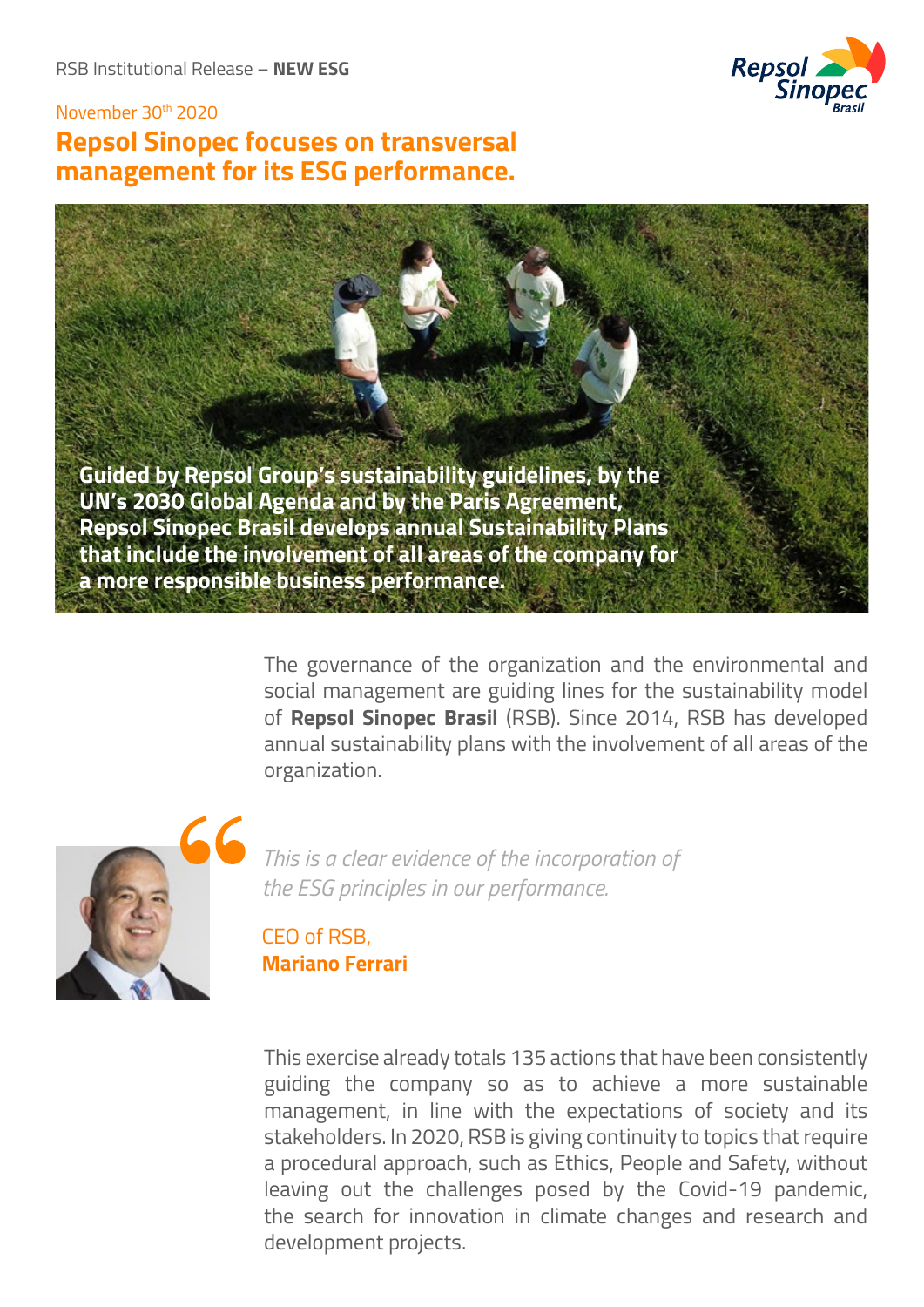With a comprehensive Code of Ethics and Conduct and a global Ethics Committee, RSB offers a benchmark for associates in the performance of their daily work, reaffirming the company's integrity and transparency. Communications and training courses are constantly and creatively offered to every associate, such as the "*Sempre Alerta*" **(Always Alert)**  video series, where characters experience different situations in the office.

> *Training and awareness are key for the incorporation of the principles of our Code of Ethics among associates and suppliers.*

> > RSB's Legal Services manager, **Carolina Assano**



Furthermore, we move forward to upgrade international tax risk procedures so as to increase the tax transparency of our upstream operations in Brazil.



*We want to be publicly recognized as an honest and transparent company in tax matters. And we have recently been included in the 'Valor 1000' ranking of Valor Econômico as the 3rd company in the oil and gas sector, 3rd in the EBITDA margin and 1st in the activity margin, which demonstrates solid financial governance.*

#### Deputy Financial Director of RSB, **Gilberta Lucchesi**

With a multicultural team, consisting of people of 10 nationalities, RSB focuses on promoting an even more diverse environment by accelerating the progression of women's careers and promoting an environment without any prejudice. Women already represent 42% of the company's personnel, an above average representativeness in the industry and 50% women in leadership positions, also investing in an even more diverse future through equal participation of men and women in recruitment processes. This year, RSB offered a compulsory course for all leaders about "Unconscious Biases" and joined the "*Aliad@s LGBTQIA+*" **(LGBTQIA+ Allies)** initiative, a volunteer group self-managed by Repsol associates globally for the discussion of issues related to gender diversity and sexuality.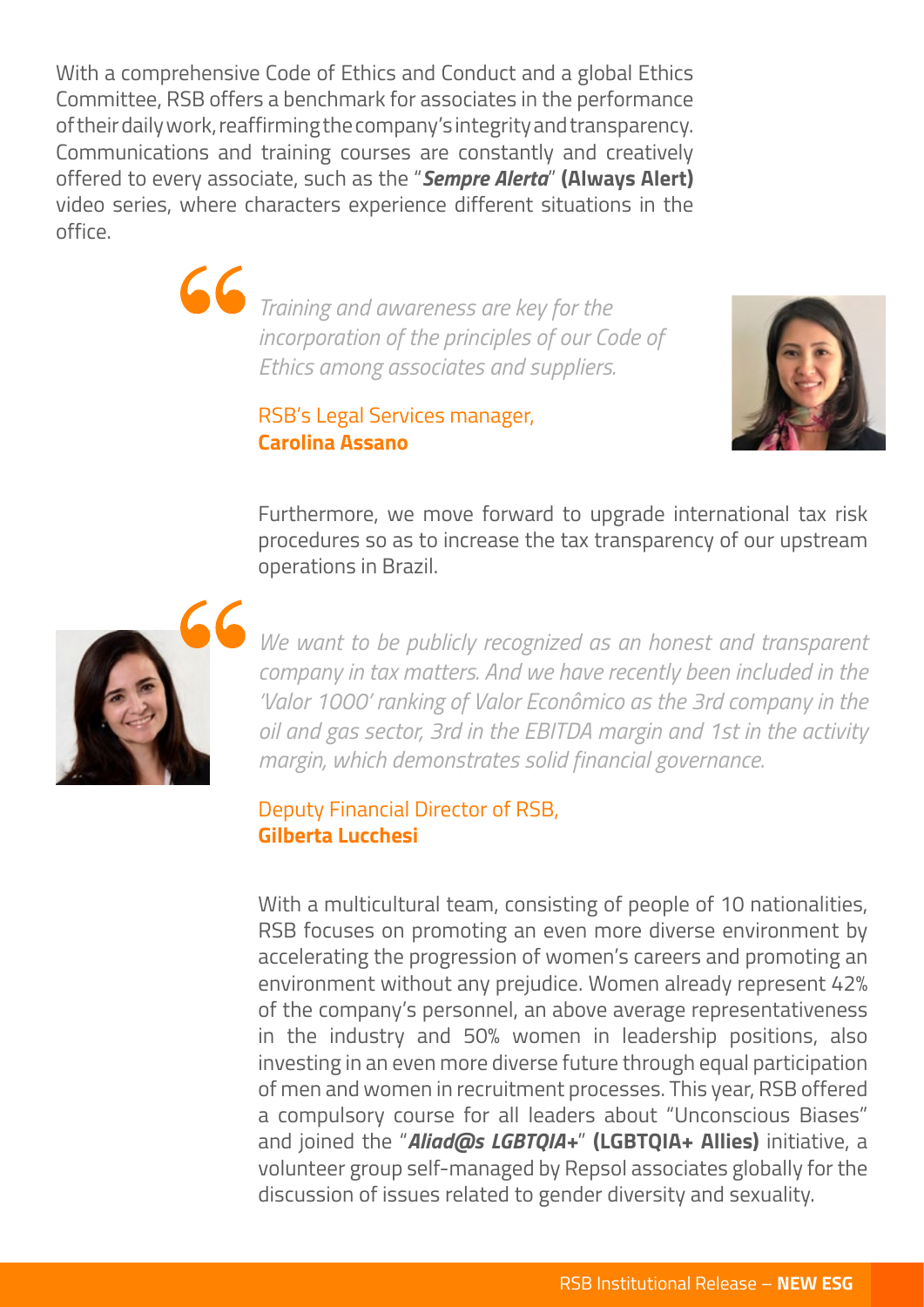In the context of the Covid-19 pandemic, home officing, which had been gradually used as an option to value flexibility and the balance between the professional and private life, was immediately implemented.



*Thanks to a collaborative effort between different areas, we were able to offer a quick and effective response for the safe continuity of our work.*

### People and Organization Manager of RSB, **Daniele Lemos**

Alert to the challenges of the current context, Repsol Sinopec has joined the Brazilian Petroleum, Gas and Biofuels Institute (IBP) to support the construction of the Lagoa-Barra Field Hospital, which operated for 4 months and provided care for over 700 patients diagnosed with Covid-19 from the Brazilian Unified Health System (SUS). Furthermore, as a member of the Volunteer Program of the Repsol Foundation, it has promoted four volunteer projects with the participation of its associates in partnership with NGOs Atados, Catadores do Bem, Criola and Centro de Atendimento aos Refugiados, helping over 500 people.

*Our sense of responsibility goes beyond housekeeping, also including our neighbors and our community, and this solidary attitude has been even more important.*



### Communication and External Relations manager of RSB, **Beatriz Giacomini**

In terms of safety, RSB pursues the zero-accident goal (global initiative of Repsol group) demanding a high level of safety in the activities in which it takes part, with special attention to the protection of people and the environment. This year the company puts a new plan into practice to provide training and awareness to suppliers and contractors, in addition to motivating a transforming leadership with the Safety Leap Safety Leadership Program, compulsory to every leader in the company.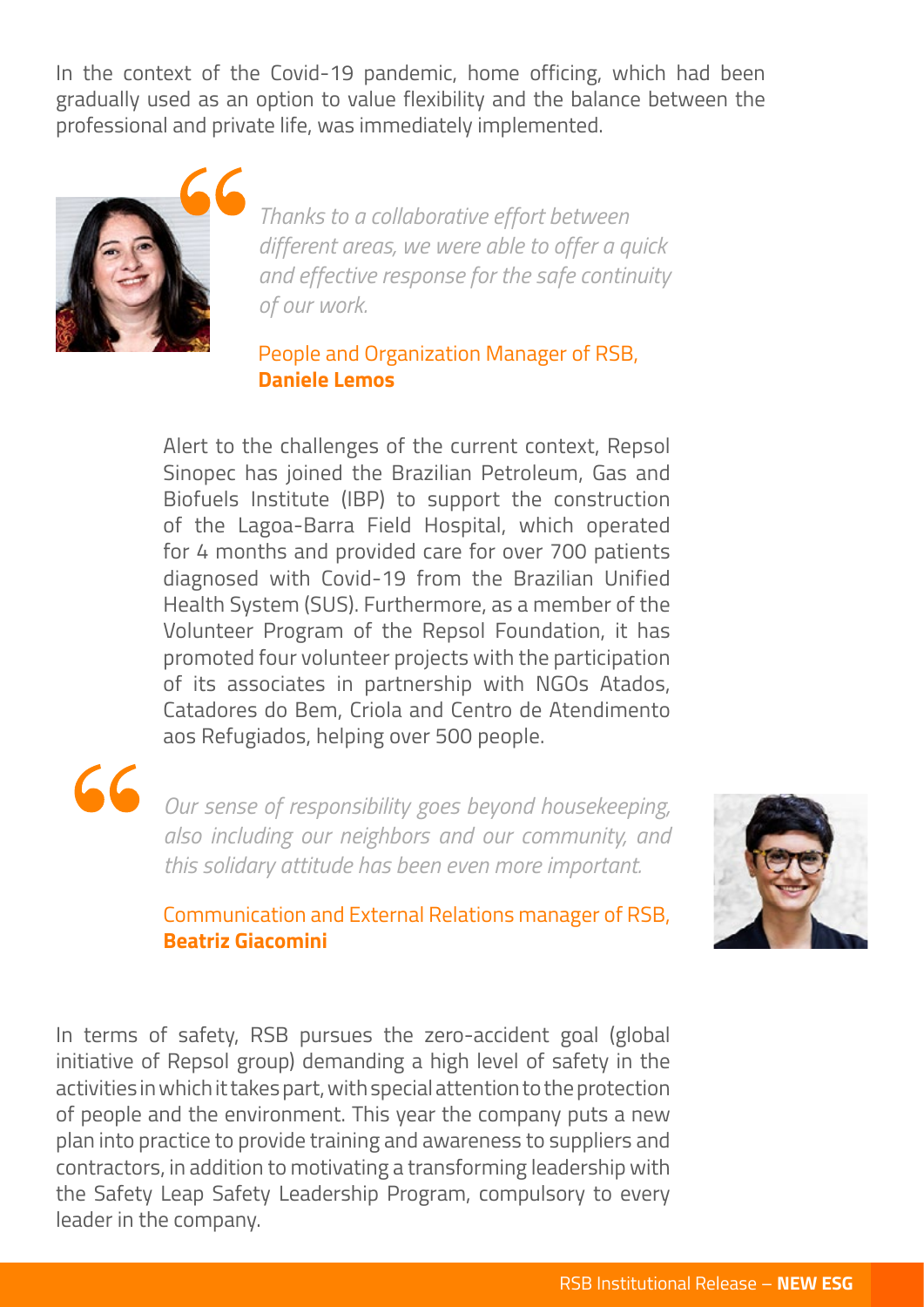

*Safety is our priority and we have worked hard to foster this culture within and without the company.*

Chief Operating Officer of RSB, **Lorena Domingues**

RSB has a notorious history in the care for the environment, supporting forest and sea projects, key to the preservation of the natural heritage, biodiversity protection, water production, climate regulation and local economy. In partnership with the SOS Mata Atlântica Foundation, the company has already launched five public tenders that supported 37 projects for the sake of 21 conservation units in the Brazilian coast, in 1.2 million hectares of protected Atlantic Forest. And through the Florestas do Futuro Project, Repsol Sinopec has supported ten forest restoration projects in the states of Rio de Janeiro and São Paulo, which total 52,848 native trees planted and 21.13 thousand hectares of restored area.

In order to promote Repsol group's objectives to be a company with zero net emissions by 2050, the first company in the industry to make such commitment, RSB works for the development of the BM-C-33 asset, which has the potential to be one of the main sources of gas in the country.



*The opening of the gas market in Brazil is essential for the feasibility of projects that provide safe, efficient and less carbon-intensive energy like gas.*

Gas Commercialization Manager at RSB, **Andrés Sannazzaro**

The collaborative effort in partnership with universities and research centers has been generating innovative results with focus on scanning and artificial intelligence, such as the AIRIS supercomputer, one of the greatest in Brazil, launched in partnership with the SENAI CIMATEC of Salvador. The team of researchers continue to search for new solution for a more efficient and safe performance, including the management of climate change impacts.